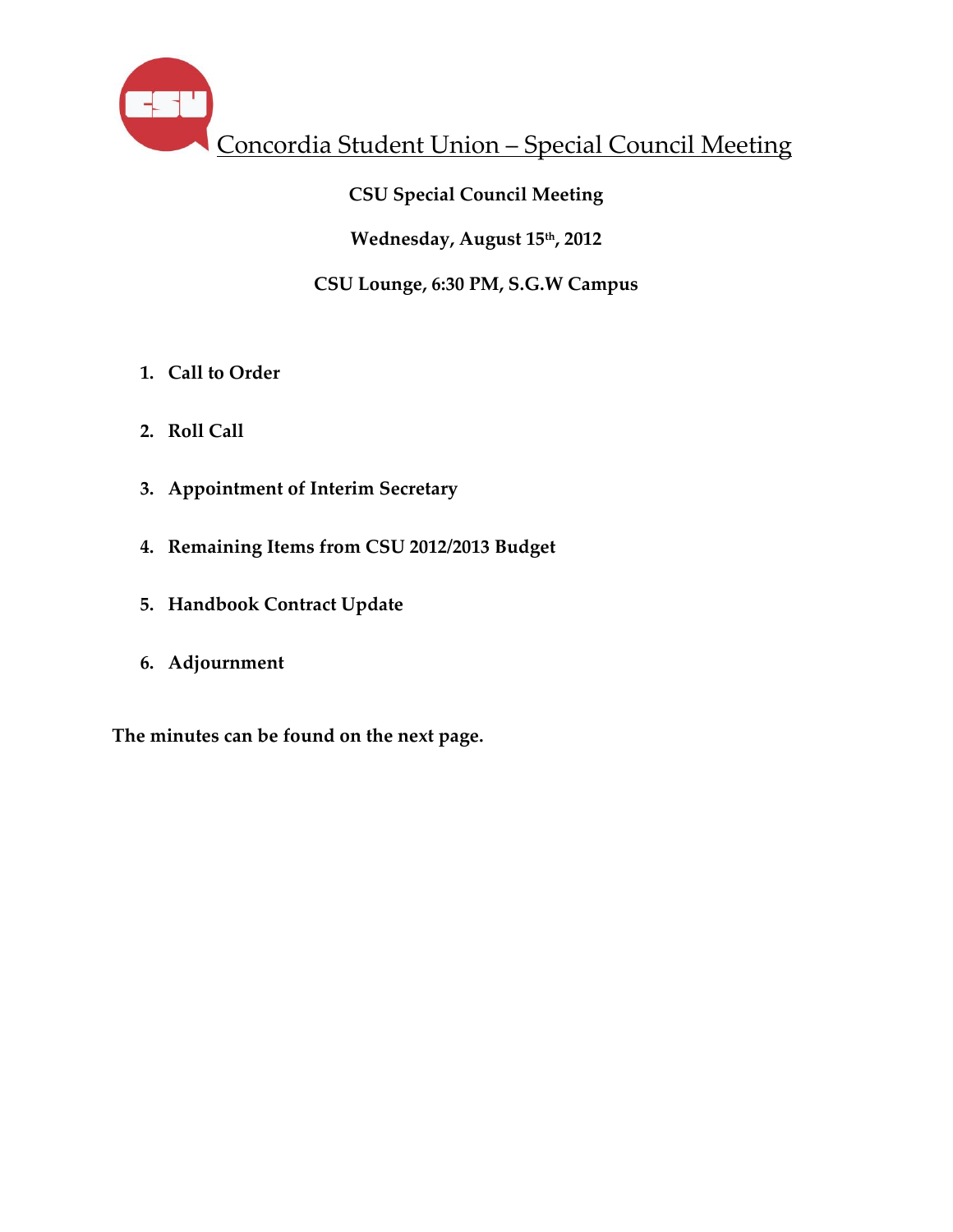Concordia Student Union – Special Council Meeting

# **CSU Special Council Meeting Wednesday, August 15th , 2012**

# **1. Meeting is called to order at 6:54 pm.**

# **2. Roll Call**

#### **Executives:**

- Schubert Laforest
- Simon Pierre Lauzon
- Keny Toto
- Stefan Faina
- Nadine Atallah
- Lucia Gallardo

# **Councillors:**

- Veryan Goodship
- Carlotta Longo
- Fahd Ali Nasser
- Laura Glover
- Melissa Kate Wheeler
- Adriana Farias
- Chris Webster
- Ali Talhouni
- Paul Jerajian
- Helena Poronicenco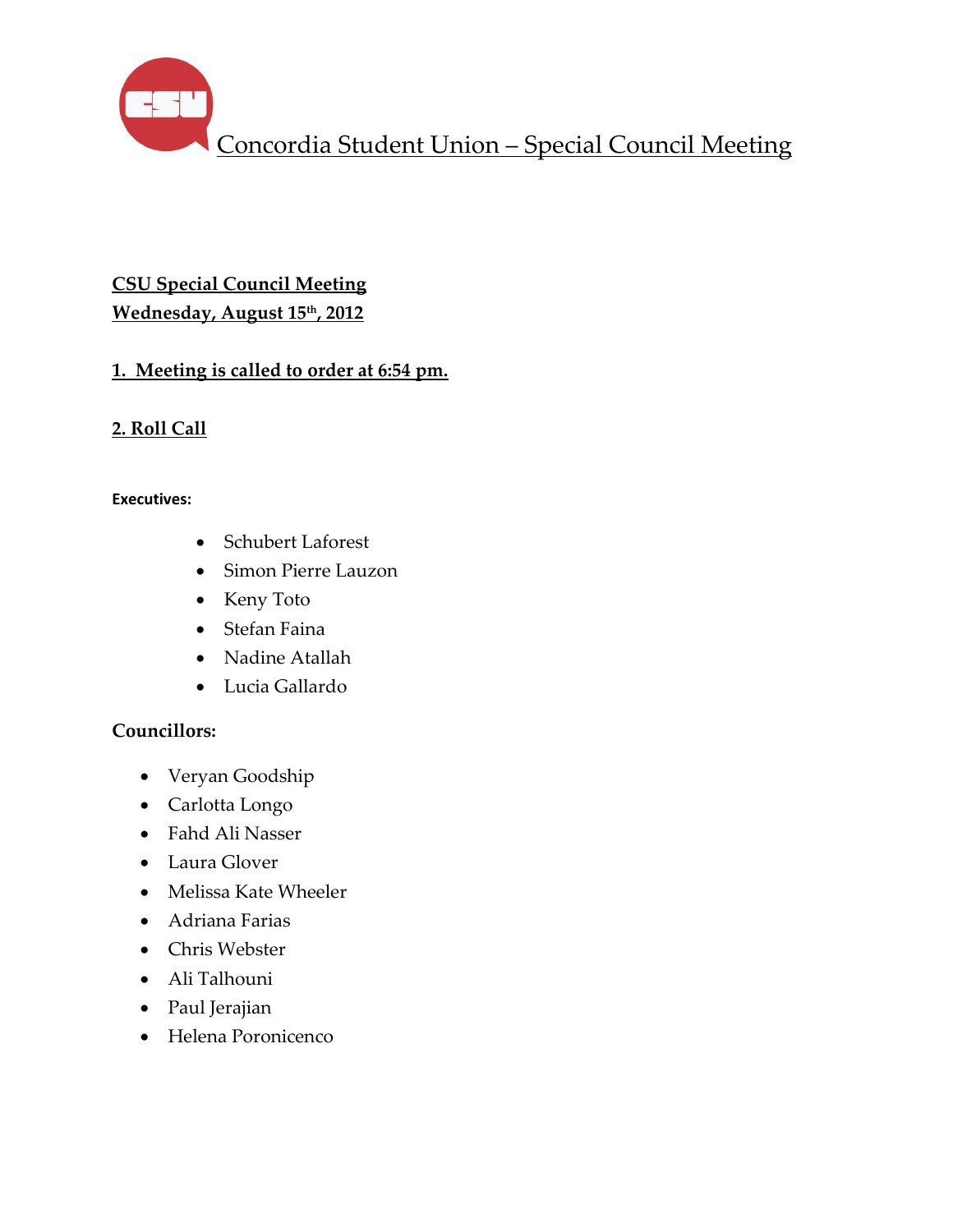

## **3. Appointment of Interim Secretary**

**Simon Pierre Lauzon:** Moves to appoint Lucia Gallardo (Secretary)

Nadine Atallah: Seconds.

**VOTE:** Unanimous.

### **4. Remaining items from CSU 2012/2013 Budget**

**Melissa**: Can we get an update on how much the CSU has spent?

**Chairperson:** Leave that for discussion after presentation.

**Keny:** FinCom met and discussed Miscellaneous and Postage budget lines. Those lines remained untouched. Loyola Luncheon tends to overspend. Sat down with Ricardo to get a projection and that adding 4,000 was enough and that he would stay under. As requested by Council, I provided the actuals of previous years, and the over/under line. For 2008, the budget was unavailable due to software issues, for 2010 the budget was incomplete.

**Schubert:** I'd like to make a motion to the actual budget.

**WHEREAS the projected revenue for the Advocacy (LIC) Fees is \$215,000**

**WHEREAS the budgeted expenses for Advocacy and LIC totals to 201,850**

**WHEREAS there is a discrepancy between the projected revenue and the budgeted expenses by \$13,150**

**BIR that \$6,575 be transferred from the budget line "(Gain) or Loss due to Subsidiary" to budget line "Advocacy Expenses"**

**BIFR that \$6,575 be transferred from the budget line "(Gain) or Loss due to Subsidiary" to "LIC Expenses"**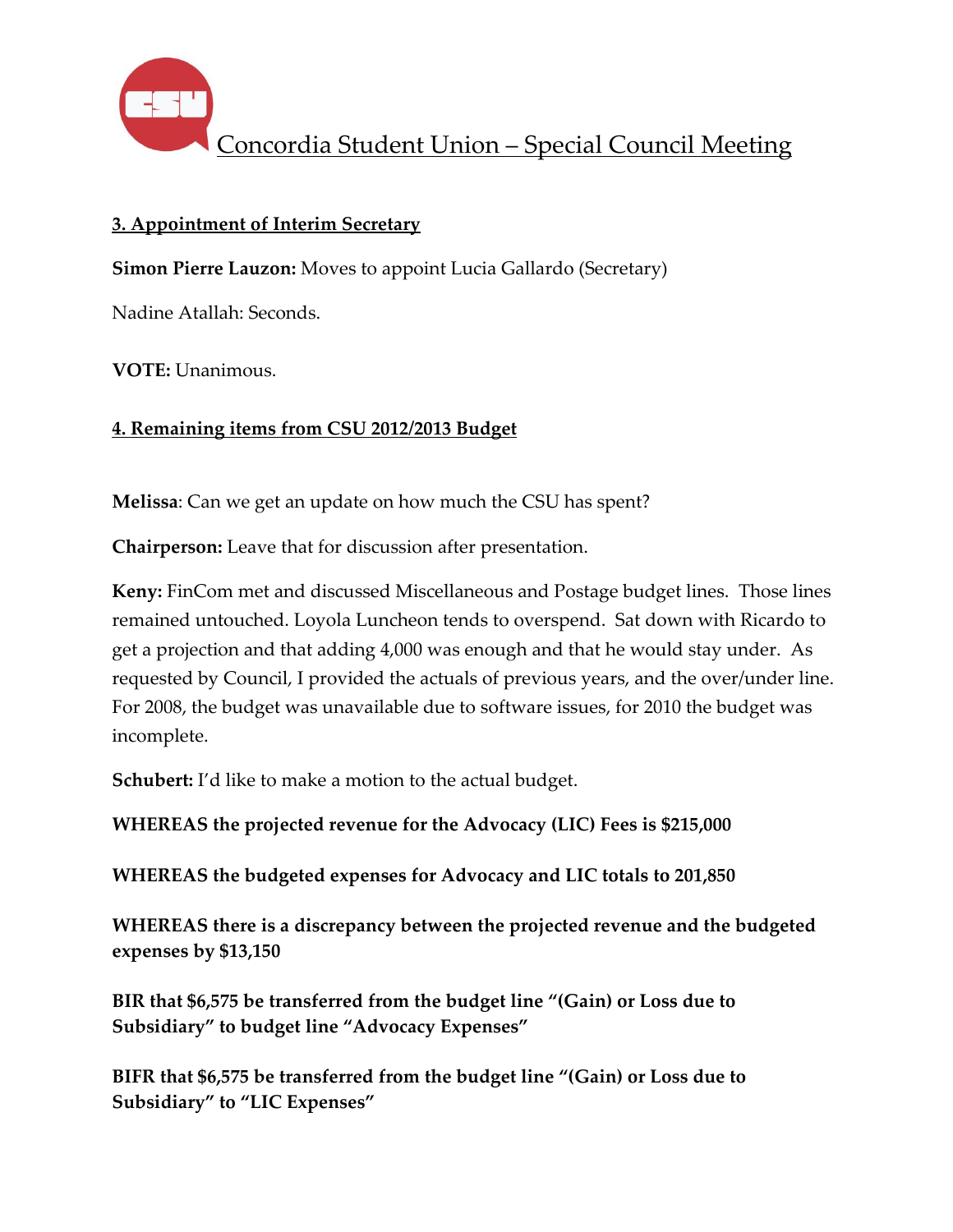

Seconded by Ali.

**Schubert:** In the past, budgets were done based on projection, however, last year was the first year they implemented a line that was reflected on the revenue and gave them the actual amount that had been allocated. We wanted to accommodate for that. This was a debate: does it make sense to allocate funds to a service that never reaches that amount? But there was in fact growth in the services when they received the full amount. This motion will make sure LIC and Advocact get their full amount and it will enable us to add pressure to CUSACorp to succeed as opposed to having such a big safety net we can fall back on. This will incentivate CUSACorp to have more financial transparency and responsibility.

**VOTE:** motion passes unanimously

**Chair:** Discussion is now open for this agenda point.

**Melissa:** Can we have an updated budget of what was spent? Both Email and printed copies.

**Laura:** Can we just print a copy of the transactions now?

**Keny:** Yes I can. Can I just send it by email?

**Nadine:** I don't see how it is necessary given that the budget is usually approved in June without having this. Also, if I'm not mistaken, it is mandatory to provide the updated accounts in Regular Council Meetings, not Special Council Meetings.

**Laura:** It is within my rights to ask for it.

**Chair:** Keny, is this something that can be done within the timeframe of this meeting.

**Keny:** Yes. I'll do it now.

**Veryan:** Motion to table the current agenda point until Keny comes back with the required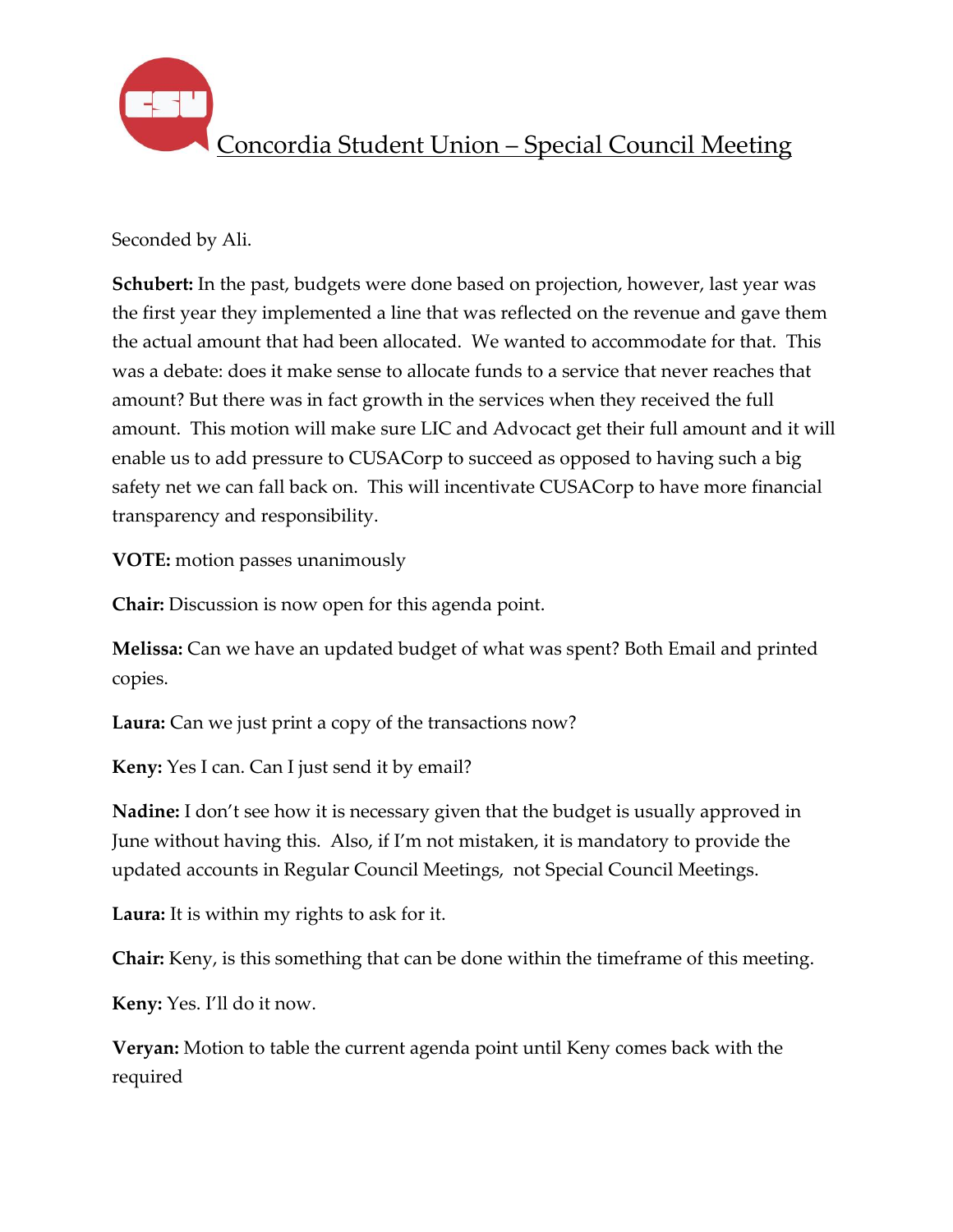

**Vote:** Motion passes unanimously.

# **5. Handbook Contract Update**

**Chair:** Must return all copies since it is within BOD's rights to see it but not public information.

**Lucia:** There are only 2 things that were changed: the first is that the per unit cost will not change even if we ask to print more. This way we will not be charged extra if we need more handbooks. The second thing is that any modifications to this contract must be subject to a written annex to the contract for the sake of transparency. In previous years, this was not done so and so even if designers knew that changes had been made and prices changed, it was never stipulated in writing and there is therefore no written record of it.

**Fahd:** Is this the same company that had the lowest rate at the previous meeting.

**Lucia.** Yes.

**Laura:** I don't know if it is the right time to bring this up but what is the update in regards to sponsorship?

**Lucia:** The total cost of the handbooks was \$58,395 and the amount raised was \$59,185.

**Lucia:** Motion to approve handbook contract.

Stefan seconds. Motion passes unanimously.

**Laura:** can we approve this contract without having approved the budget?

**Chair:** yes, because the budget was approved except for these 3 things.

**Veryan:** Motion to recess for a 5 minute recess.

Carlotta seconds

Motion passes.